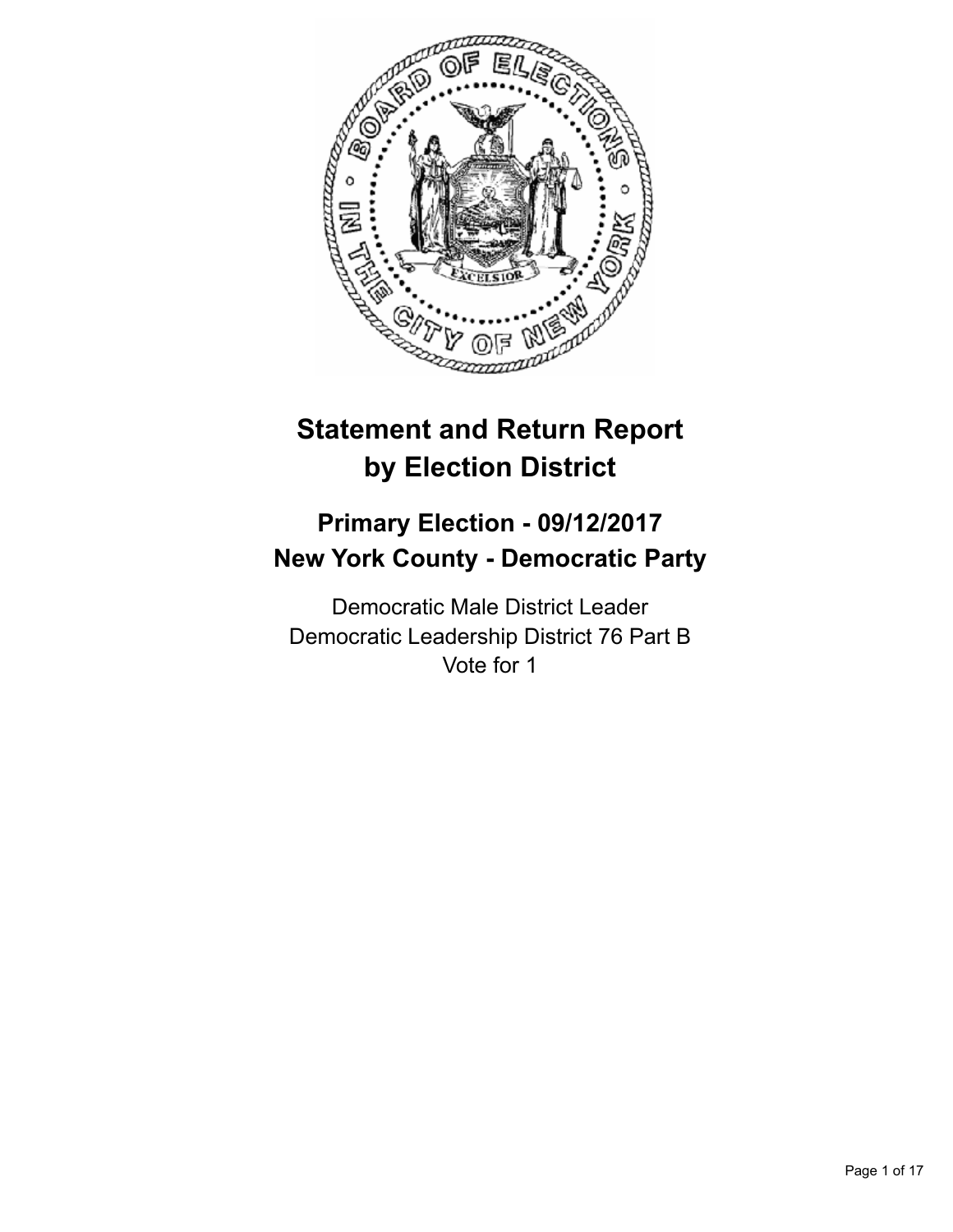

| PUBLIC COUNTER                                           | 65           |
|----------------------------------------------------------|--------------|
| <b>MANUALLY COUNTED EMERGENCY</b>                        | $\Omega$     |
| ABSENTEE / MILITARY                                      | 6            |
| <b>AFFIDAVIT</b>                                         | 0            |
| <b>Total Ballots</b>                                     | 71           |
| Less - Inapplicable Federal/Special Presidential Ballots | $\mathbf{0}$ |
| <b>Total Applicable Ballots</b>                          | 71           |
| JOSHUA S. KRAVITZ                                        | 29           |
| <b>ADAM ROBERTS</b>                                      | 34           |
| <b>Total Votes</b>                                       | 63           |
| Unrecorded                                               | 8            |

## **040/76**

| <b>PUBLIC COUNTER</b>                                    | 112            |
|----------------------------------------------------------|----------------|
| MANUALLY COUNTED EMERGENCY                               | 0              |
| ABSENTEE / MILITARY                                      | $\overline{2}$ |
| AFFIDAVIT                                                | 0              |
| <b>Total Ballots</b>                                     | 114            |
| Less - Inapplicable Federal/Special Presidential Ballots | 0              |
| <b>Total Applicable Ballots</b>                          | 114            |
| <b>JOSHUA S. KRAVITZ</b>                                 | 47             |
| <b>ADAM ROBERTS</b>                                      | 33             |
| <b>JOHN SMITH (WRITE-IN)</b>                             |                |
| STUART SCHENENDORF (WRITE-IN)                            |                |
| <b>Total Votes</b>                                       | 82             |
| Unrecorded                                               | 32             |

| <b>PUBLIC COUNTER</b>                                    | 107 |
|----------------------------------------------------------|-----|
| <b>MANUALLY COUNTED EMERGENCY</b>                        | 0   |
| ABSENTEE / MILITARY                                      |     |
| AFFIDAVIT                                                |     |
| <b>Total Ballots</b>                                     | 109 |
| Less - Inapplicable Federal/Special Presidential Ballots | 0   |
| <b>Total Applicable Ballots</b>                          | 109 |
| <b>JOSHUA S. KRAVITZ</b>                                 | 43  |
| <b>ADAM ROBERTS</b>                                      | 46  |
| <b>Total Votes</b>                                       | 89  |
| Unrecorded                                               | 20  |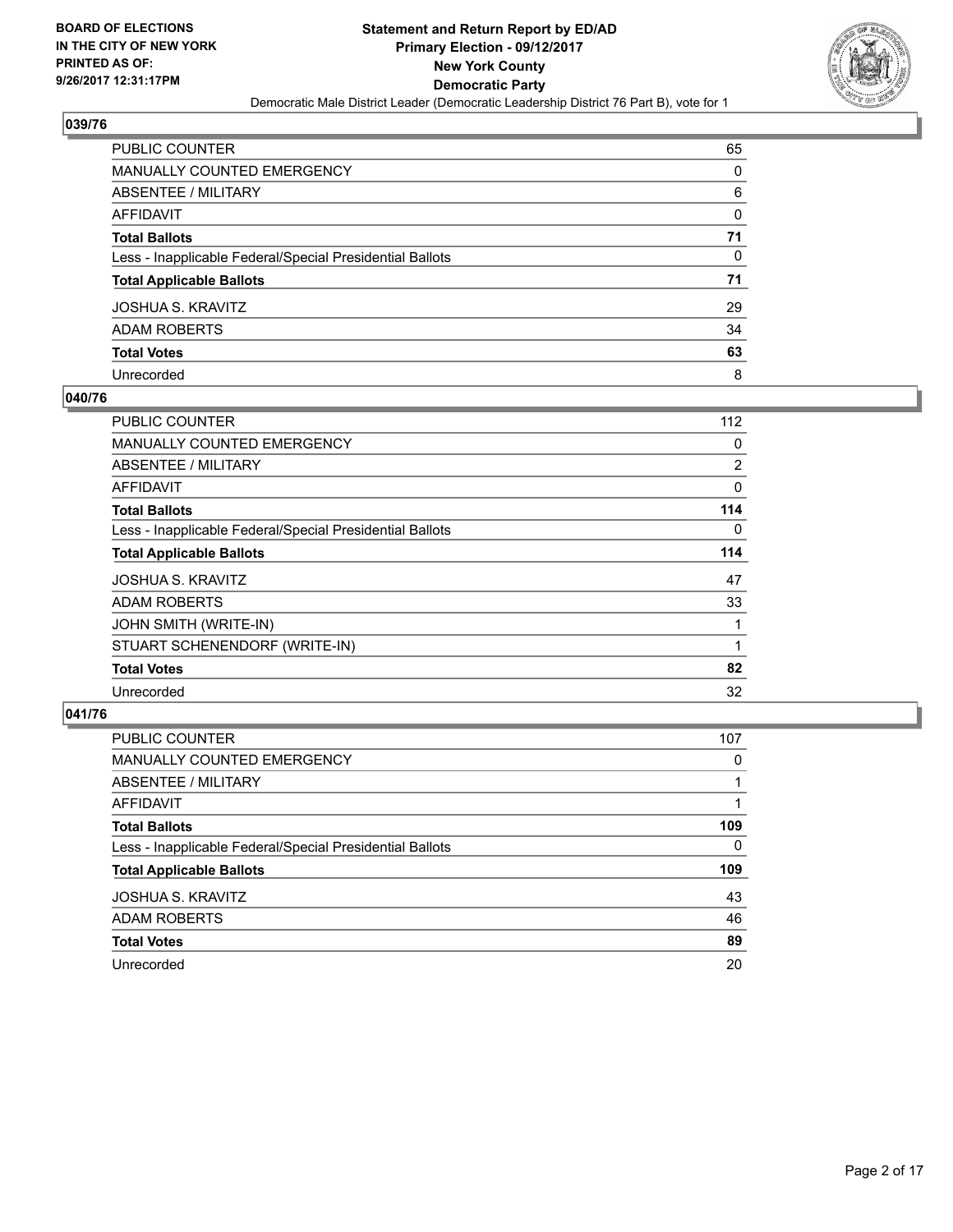

| PUBLIC COUNTER                                           | 120 |
|----------------------------------------------------------|-----|
| <b>MANUALLY COUNTED EMERGENCY</b>                        | 0   |
| <b>ABSENTEE / MILITARY</b>                               | 4   |
| <b>AFFIDAVIT</b>                                         | 0   |
| <b>Total Ballots</b>                                     | 124 |
| Less - Inapplicable Federal/Special Presidential Ballots | 0   |
| <b>Total Applicable Ballots</b>                          | 124 |
| <b>JOSHUA S. KRAVITZ</b>                                 | 70  |
| <b>ADAM ROBERTS</b>                                      | 44  |
| <b>Total Votes</b>                                       | 114 |
| Unrecorded                                               | 10  |

## **043/76**

| PUBLIC COUNTER                                           | 83       |
|----------------------------------------------------------|----------|
| MANUALLY COUNTED EMERGENCY                               | 0        |
| ABSENTEE / MILITARY                                      | 2        |
| AFFIDAVIT                                                | $\Omega$ |
| <b>Total Ballots</b>                                     | 85       |
| Less - Inapplicable Federal/Special Presidential Ballots | 0        |
| <b>Total Applicable Ballots</b>                          | 85       |
| <b>JOSHUA S. KRAVITZ</b>                                 | 43       |
| <b>ADAM ROBERTS</b>                                      | 20       |
| <b>Total Votes</b>                                       | 63       |
| Unrecorded                                               | 22       |
|                                                          |          |

| <b>PUBLIC COUNTER</b>                                    | 97 |
|----------------------------------------------------------|----|
| MANUALLY COUNTED EMERGENCY                               | 0  |
| ABSENTEE / MILITARY                                      | 0  |
| AFFIDAVIT                                                |    |
| <b>Total Ballots</b>                                     | 98 |
| Less - Inapplicable Federal/Special Presidential Ballots | 0  |
| <b>Total Applicable Ballots</b>                          | 98 |
| <b>JOSHUA S. KRAVITZ</b>                                 | 44 |
| ADAM ROBERTS                                             | 38 |
| <b>Total Votes</b>                                       | 82 |
| Unrecorded                                               | 16 |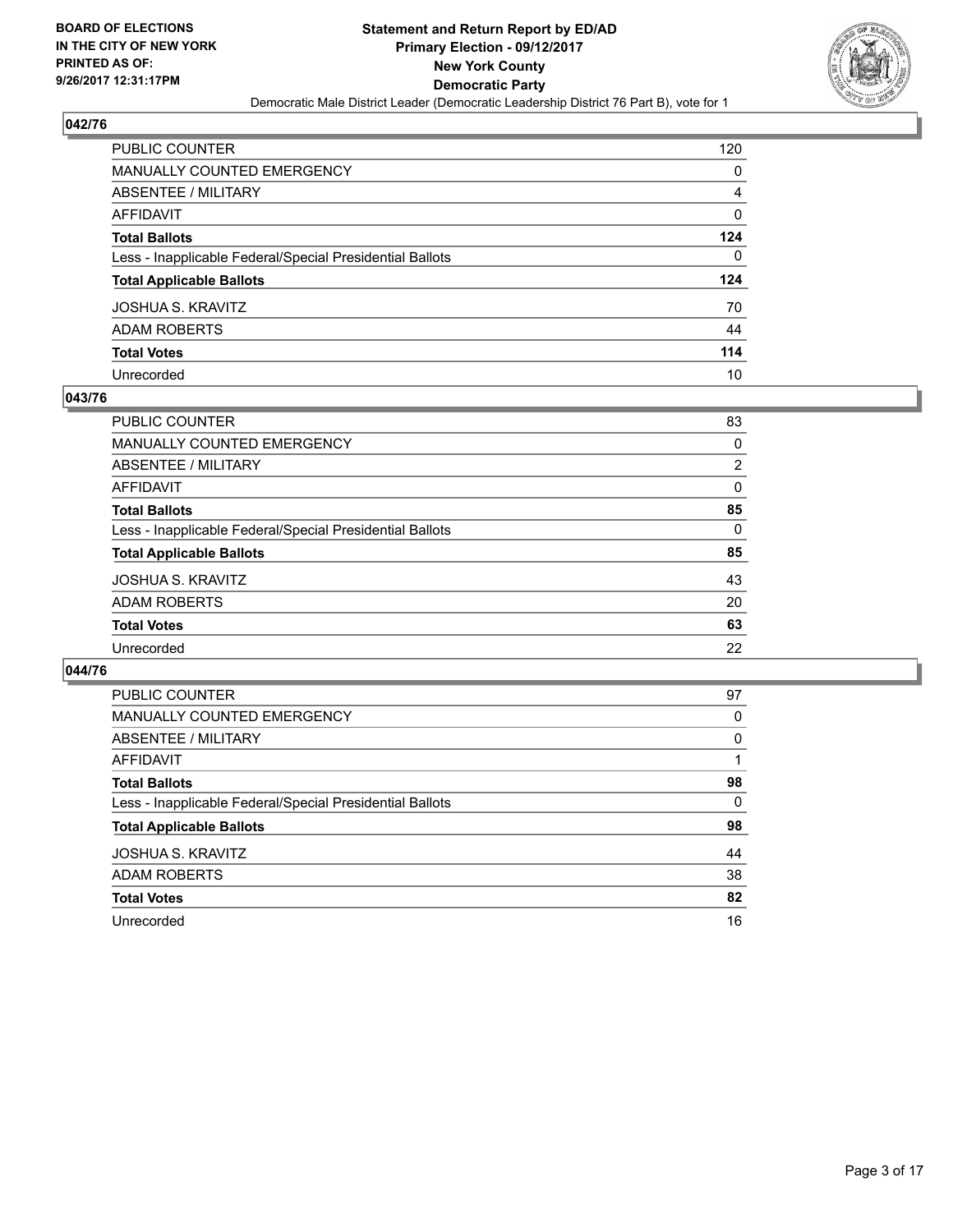

| PUBLIC COUNTER                                           | 65 |
|----------------------------------------------------------|----|
| <b>MANUALLY COUNTED EMERGENCY</b>                        | 0  |
| ABSENTEE / MILITARY                                      | 0  |
| AFFIDAVIT                                                |    |
| <b>Total Ballots</b>                                     | 66 |
| Less - Inapplicable Federal/Special Presidential Ballots | 0  |
| <b>Total Applicable Ballots</b>                          | 66 |
| <b>JOSHUA S. KRAVITZ</b>                                 | 36 |
| <b>ADAM ROBERTS</b>                                      | 20 |
| UNATTRIBUTABLE WRITE-IN (WRITE-IN)                       |    |
| <b>Total Votes</b>                                       | 57 |
| Unrecorded                                               | 9  |

## **046/76**

| <b>PUBLIC COUNTER</b>                                    | 82             |
|----------------------------------------------------------|----------------|
| MANUALLY COUNTED EMERGENCY                               | 0              |
| ABSENTEE / MILITARY                                      | $\overline{2}$ |
| AFFIDAVIT                                                | 0              |
| <b>Total Ballots</b>                                     | 84             |
| Less - Inapplicable Federal/Special Presidential Ballots | $\Omega$       |
| <b>Total Applicable Ballots</b>                          | 84             |
| <b>JOSHUA S. KRAVITZ</b>                                 | 34             |
| <b>ADAM ROBERTS</b>                                      | 34             |
| <b>Total Votes</b>                                       | 68             |
| Unrecorded                                               | 16             |
|                                                          |                |

| <b>PUBLIC COUNTER</b>                                    | 43 |
|----------------------------------------------------------|----|
| MANUALLY COUNTED EMERGENCY                               | 0  |
| ABSENTEE / MILITARY                                      | 4  |
| AFFIDAVIT                                                | 2  |
| <b>Total Ballots</b>                                     | 49 |
| Less - Inapplicable Federal/Special Presidential Ballots | 0  |
| <b>Total Applicable Ballots</b>                          | 49 |
| <b>JOSHUA S. KRAVITZ</b>                                 | 22 |
| <b>ADAM ROBERTS</b>                                      | 15 |
| <b>Total Votes</b>                                       | 37 |
| Unrecorded                                               | 12 |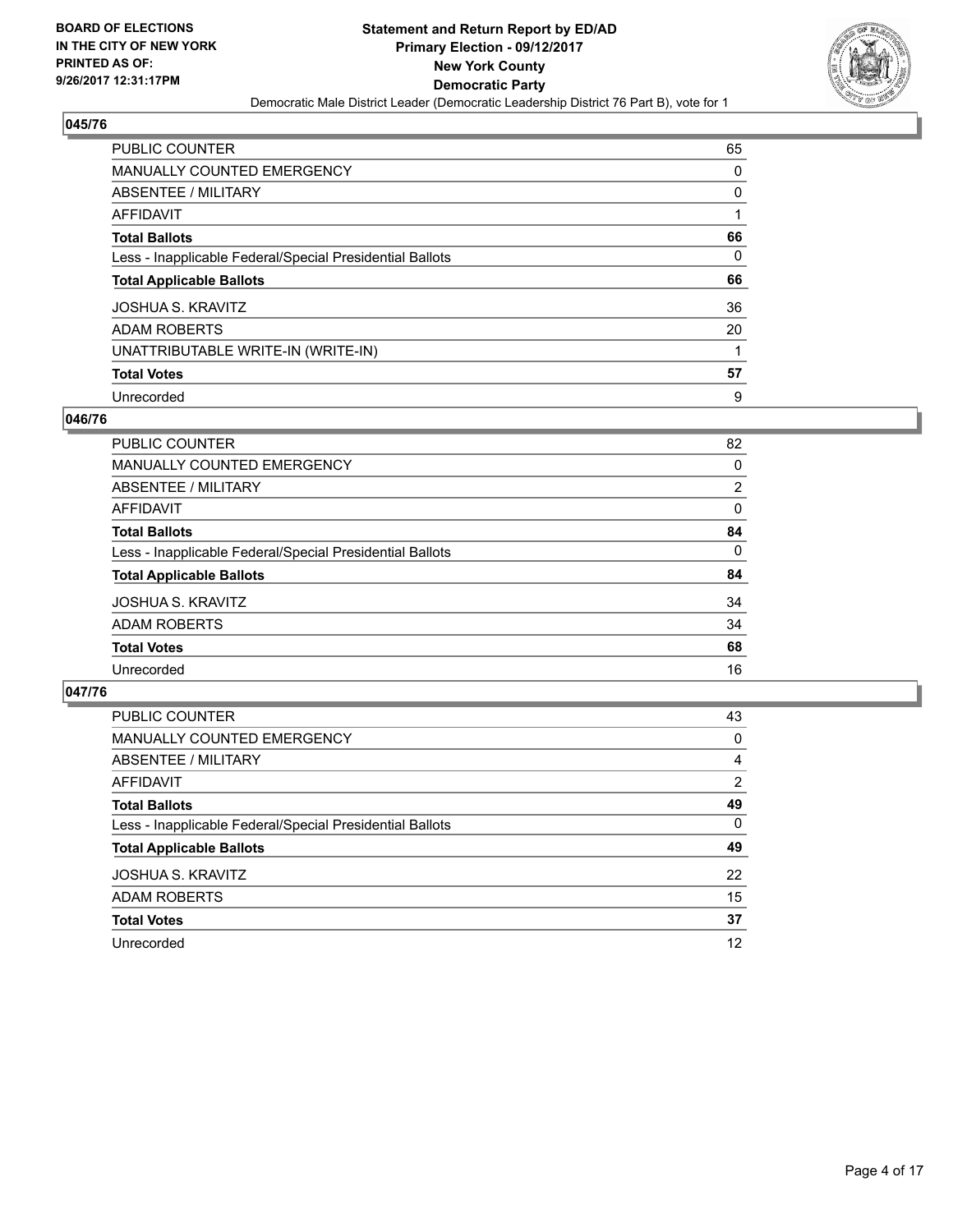

| PUBLIC COUNTER                                           | 111 |
|----------------------------------------------------------|-----|
| <b>MANUALLY COUNTED EMERGENCY</b>                        | 0   |
| <b>ABSENTEE / MILITARY</b>                               | 2   |
| <b>AFFIDAVIT</b>                                         | 0   |
| <b>Total Ballots</b>                                     | 113 |
| Less - Inapplicable Federal/Special Presidential Ballots | 0   |
| <b>Total Applicable Ballots</b>                          | 113 |
| <b>JOSHUA S. KRAVITZ</b>                                 | 56  |
| <b>ADAM ROBERTS</b>                                      | 39  |
| <b>Total Votes</b>                                       | 95  |
| Unrecorded                                               | 18  |

## **049/76**

| PUBLIC COUNTER                                           | 103 |
|----------------------------------------------------------|-----|
| <b>MANUALLY COUNTED EMERGENCY</b>                        | 0   |
| ABSENTEE / MILITARY                                      | 2   |
| AFFIDAVIT                                                | 0   |
| <b>Total Ballots</b>                                     | 105 |
| Less - Inapplicable Federal/Special Presidential Ballots | 0   |
| <b>Total Applicable Ballots</b>                          | 105 |
| <b>JOSHUA S. KRAVITZ</b>                                 | 61  |
| <b>ADAM ROBERTS</b>                                      | 28  |
| <b>Total Votes</b>                                       | 89  |
| Unrecorded                                               | 16  |

| <b>PUBLIC COUNTER</b>                                    | 101              |
|----------------------------------------------------------|------------------|
| <b>MANUALLY COUNTED EMERGENCY</b>                        | 0                |
| ABSENTEE / MILITARY                                      |                  |
| AFFIDAVIT                                                | 0                |
| <b>Total Ballots</b>                                     | 102              |
| Less - Inapplicable Federal/Special Presidential Ballots | 0                |
| <b>Total Applicable Ballots</b>                          | 102 <sub>2</sub> |
| <b>JOSHUA S. KRAVITZ</b>                                 | 43               |
| <b>ADAM ROBERTS</b>                                      | 36               |
| <b>Total Votes</b>                                       | 79               |
| Unrecorded                                               | 23               |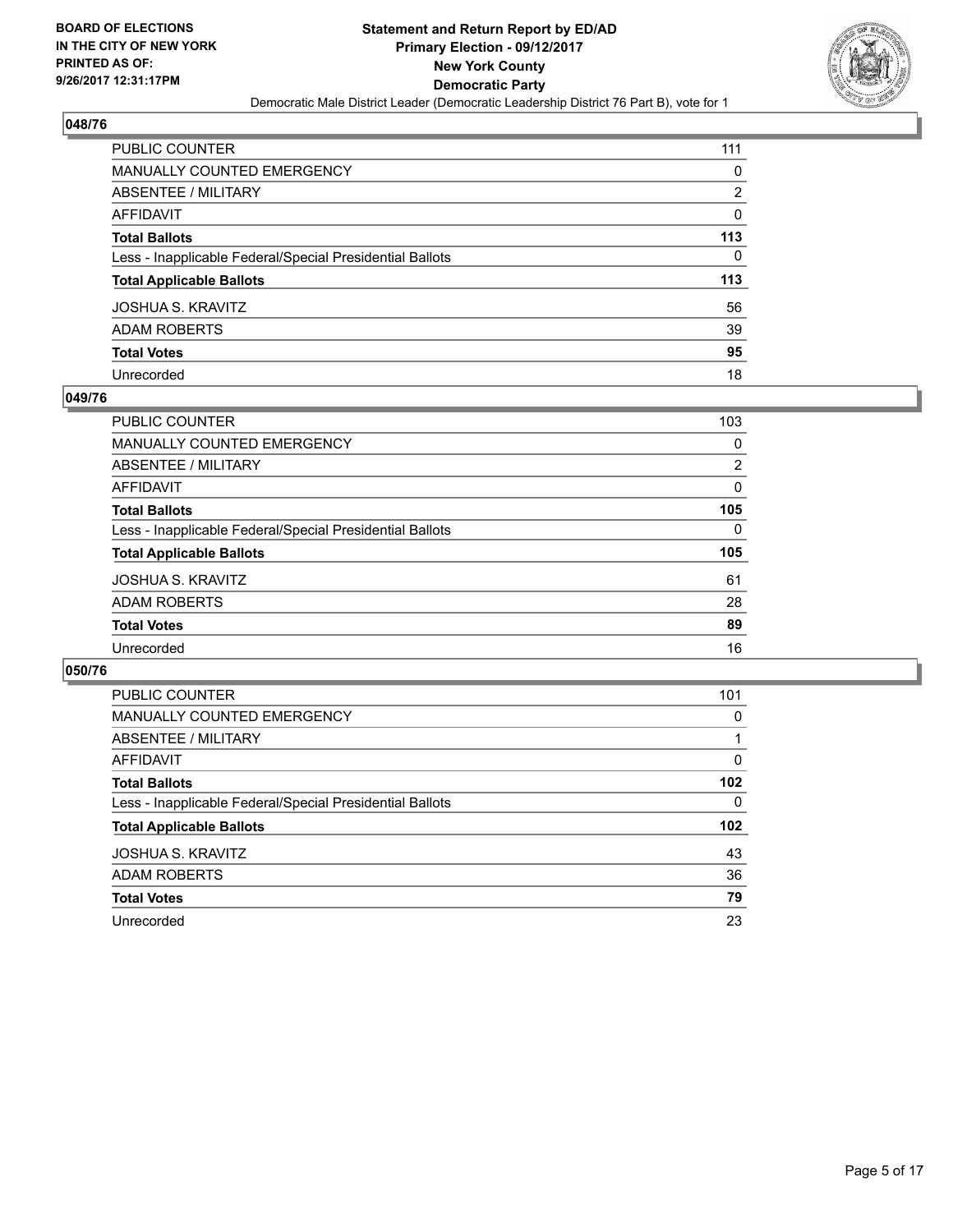

| <b>PUBLIC COUNTER</b>                                    | 125 |
|----------------------------------------------------------|-----|
| <b>MANUALLY COUNTED EMERGENCY</b>                        | 0   |
| <b>ABSENTEE / MILITARY</b>                               |     |
| <b>AFFIDAVIT</b>                                         | 0   |
| <b>Total Ballots</b>                                     | 126 |
| Less - Inapplicable Federal/Special Presidential Ballots | 0   |
| <b>Total Applicable Ballots</b>                          | 126 |
| <b>JOSHUA S. KRAVITZ</b>                                 | 45  |
| <b>ADAM ROBERTS</b>                                      | 64  |
| <b>Total Votes</b>                                       | 109 |
| Unrecorded                                               | 17  |

#### **052/76**

| PUBLIC COUNTER                                           | 110      |
|----------------------------------------------------------|----------|
| MANUALLY COUNTED EMERGENCY                               | $\Omega$ |
| ABSENTEE / MILITARY                                      | 5        |
| AFFIDAVIT                                                |          |
| <b>Total Ballots</b>                                     | 116      |
| Less - Inapplicable Federal/Special Presidential Ballots | $\Omega$ |
| <b>Total Applicable Ballots</b>                          | 116      |
| <b>JOSHUA S. KRAVITZ</b>                                 | 55       |
| <b>ADAM ROBERTS</b>                                      | 44       |
| <b>Total Votes</b>                                       | 99       |
| Unrecorded                                               | 17       |

| <b>PUBLIC COUNTER</b>                                    | 84 |
|----------------------------------------------------------|----|
| MANUALLY COUNTED EMERGENCY                               | 0  |
| ABSENTEE / MILITARY                                      | 3  |
| AFFIDAVIT                                                | 0  |
| <b>Total Ballots</b>                                     | 87 |
| Less - Inapplicable Federal/Special Presidential Ballots | 0  |
| <b>Total Applicable Ballots</b>                          | 87 |
| <b>JOSHUA S. KRAVITZ</b>                                 | 50 |
| <b>ADAM ROBERTS</b>                                      | 24 |
| <b>Total Votes</b>                                       | 74 |
| Unrecorded                                               | 13 |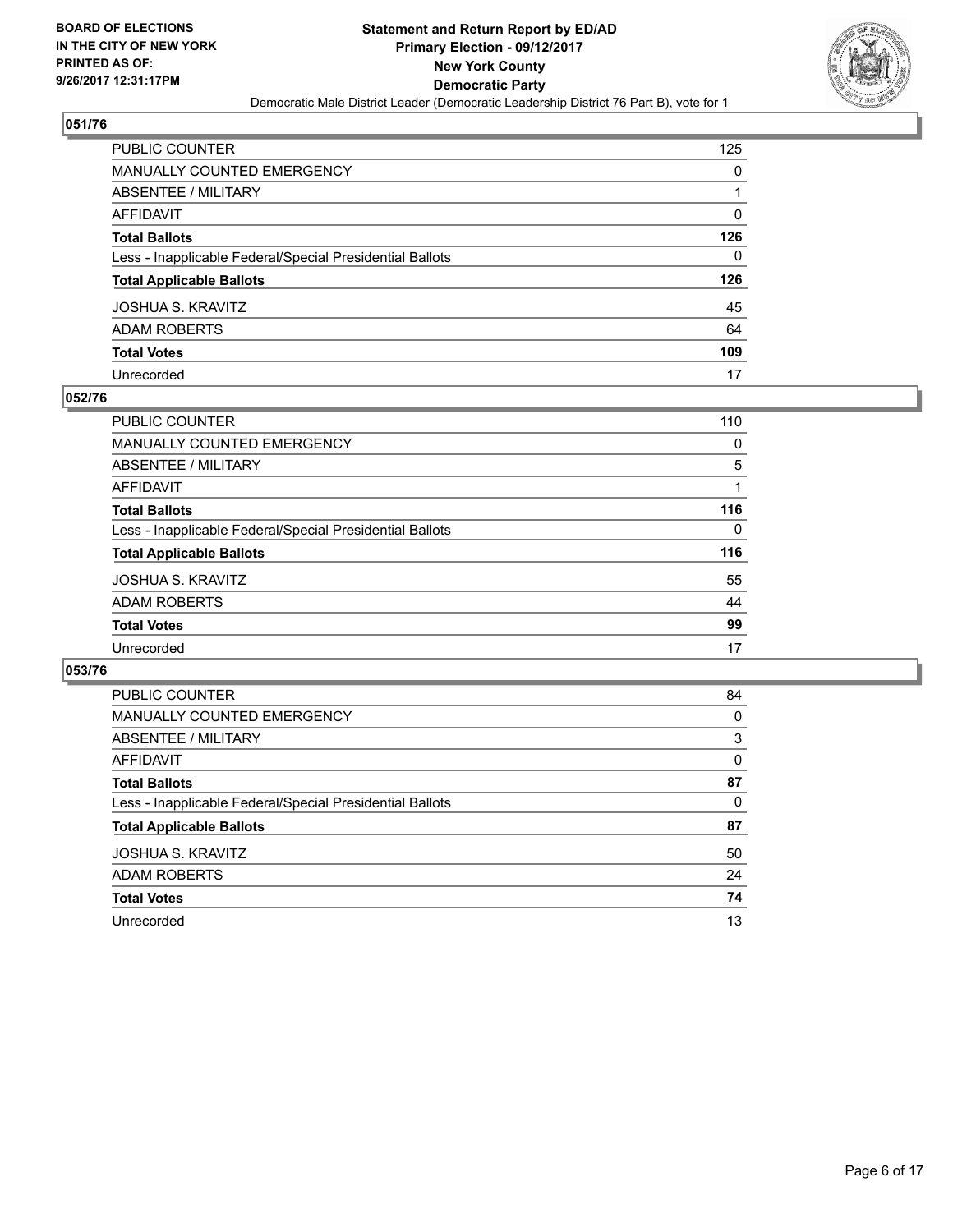

| <b>PUBLIC COUNTER</b>                                    | 106 |
|----------------------------------------------------------|-----|
| <b>MANUALLY COUNTED EMERGENCY</b>                        | 0   |
| ABSENTEE / MILITARY                                      | 5   |
| AFFIDAVIT                                                | 0   |
| <b>Total Ballots</b>                                     | 111 |
| Less - Inapplicable Federal/Special Presidential Ballots | 0   |
|                                                          | 111 |
| <b>Total Applicable Ballots</b>                          |     |
| <b>JOSHUA S. KRAVITZ</b>                                 | 44  |
| <b>ADAM ROBERTS</b>                                      | 40  |
| ANDREW BARTOLOMCAS (WRITE-IN)                            |     |
| <b>Total Votes</b>                                       | 85  |

## **055/76**

| <b>PUBLIC COUNTER</b>                                    | 166            |
|----------------------------------------------------------|----------------|
| <b>MANUALLY COUNTED EMERGENCY</b>                        | 0              |
| ABSENTEE / MILITARY                                      | $\overline{2}$ |
| AFFIDAVIT                                                |                |
| <b>Total Ballots</b>                                     | 169            |
| Less - Inapplicable Federal/Special Presidential Ballots | $\Omega$       |
| <b>Total Applicable Ballots</b>                          | 169            |
| <b>JOSHUA S. KRAVITZ</b>                                 | 121            |
| <b>ADAM ROBERTS</b>                                      | 28             |
| <b>Total Votes</b>                                       | 149            |
| Unrecorded                                               | 20             |

| <b>PUBLIC COUNTER</b>                                    | 61 |
|----------------------------------------------------------|----|
| MANUALLY COUNTED EMERGENCY                               | 0  |
| ABSENTEE / MILITARY                                      | 0  |
| AFFIDAVIT                                                | 0  |
| <b>Total Ballots</b>                                     | 61 |
| Less - Inapplicable Federal/Special Presidential Ballots | 0  |
| <b>Total Applicable Ballots</b>                          | 61 |
| <b>JOSHUA S. KRAVITZ</b>                                 | 39 |
| ADAM ROBERTS                                             | 15 |
| <b>Total Votes</b>                                       | 54 |
| Unrecorded                                               | 7  |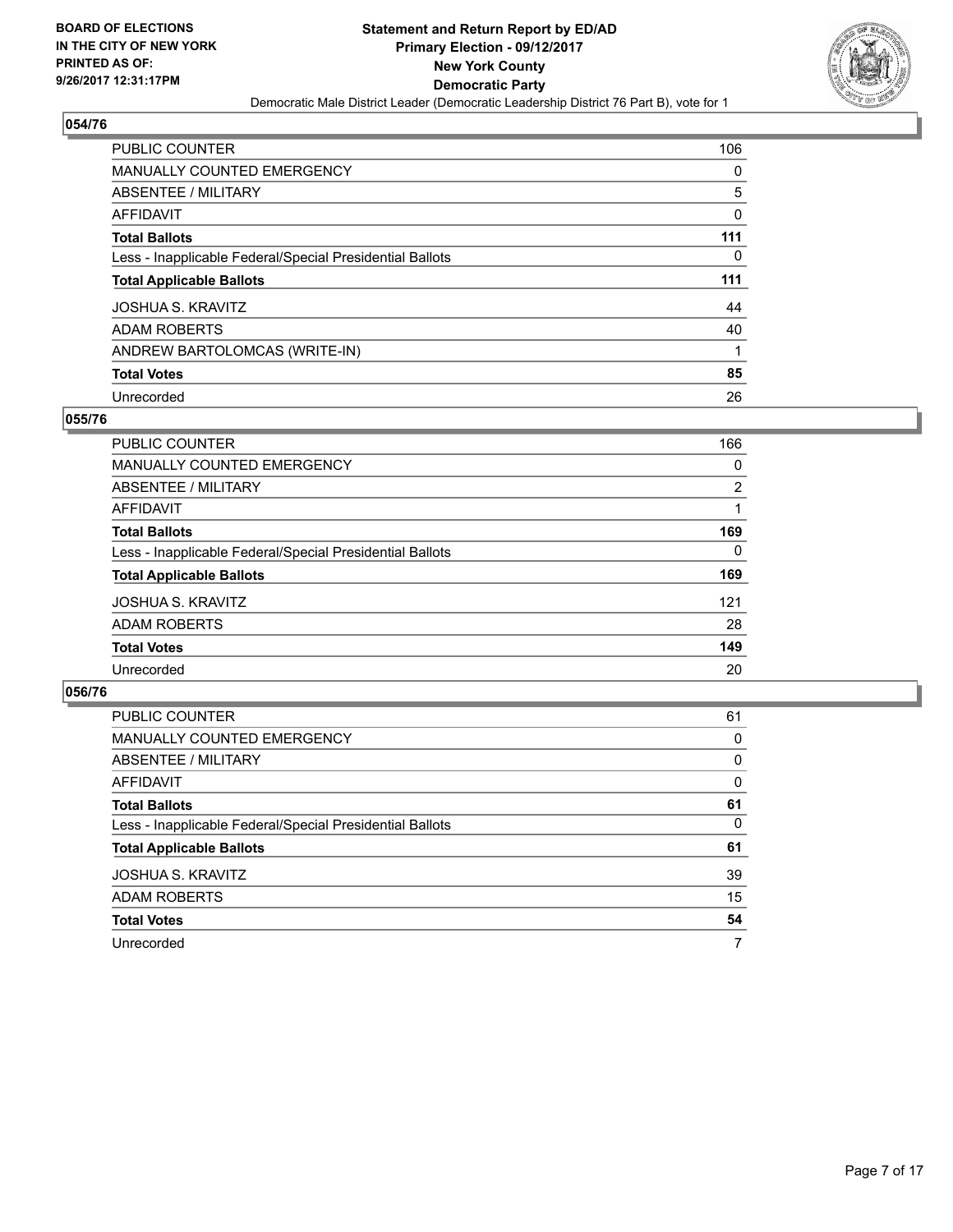

| PUBLIC COUNTER                                           | 127 |
|----------------------------------------------------------|-----|
| <b>MANUALLY COUNTED EMERGENCY</b>                        | 0   |
| <b>ABSENTEE / MILITARY</b>                               | 5   |
| <b>AFFIDAVIT</b>                                         |     |
| <b>Total Ballots</b>                                     | 133 |
| Less - Inapplicable Federal/Special Presidential Ballots | 0   |
| <b>Total Applicable Ballots</b>                          | 133 |
| <b>JOSHUA S. KRAVITZ</b>                                 | 67  |
| <b>ADAM ROBERTS</b>                                      | 45  |
| <b>Total Votes</b>                                       | 112 |
| Unrecorded                                               | 21  |

## **058/76**

| <b>PUBLIC COUNTER</b>                                    | 139 |
|----------------------------------------------------------|-----|
| <b>MANUALLY COUNTED EMERGENCY</b>                        | 0   |
| ABSENTEE / MILITARY                                      | 0   |
| AFFIDAVIT                                                | 0   |
| <b>Total Ballots</b>                                     | 139 |
| Less - Inapplicable Federal/Special Presidential Ballots | 0   |
| <b>Total Applicable Ballots</b>                          | 139 |
| <b>JOSHUA S. KRAVITZ</b>                                 | 65  |
| <b>ADAM ROBERTS</b>                                      | 45  |
| KIM MASCARITOLO (WRITE-IN)                               |     |
| <b>Total Votes</b>                                       | 111 |
| Unrecorded                                               | 28  |

| <b>PUBLIC COUNTER</b>                                    | 114      |
|----------------------------------------------------------|----------|
| <b>MANUALLY COUNTED EMERGENCY</b>                        | 0        |
| ABSENTEE / MILITARY                                      | 3        |
| AFFIDAVIT                                                |          |
| <b>Total Ballots</b>                                     | 118      |
| Less - Inapplicable Federal/Special Presidential Ballots | $\Omega$ |
| <b>Total Applicable Ballots</b>                          | 118      |
| <b>JOSHUA S. KRAVITZ</b>                                 | 57       |
| <b>ADAM ROBERTS</b>                                      | 43       |
| BENJAMIN WETZLER (WRITE-IN)                              |          |
| <b>Total Votes</b>                                       | 101      |
| Unrecorded                                               | 17       |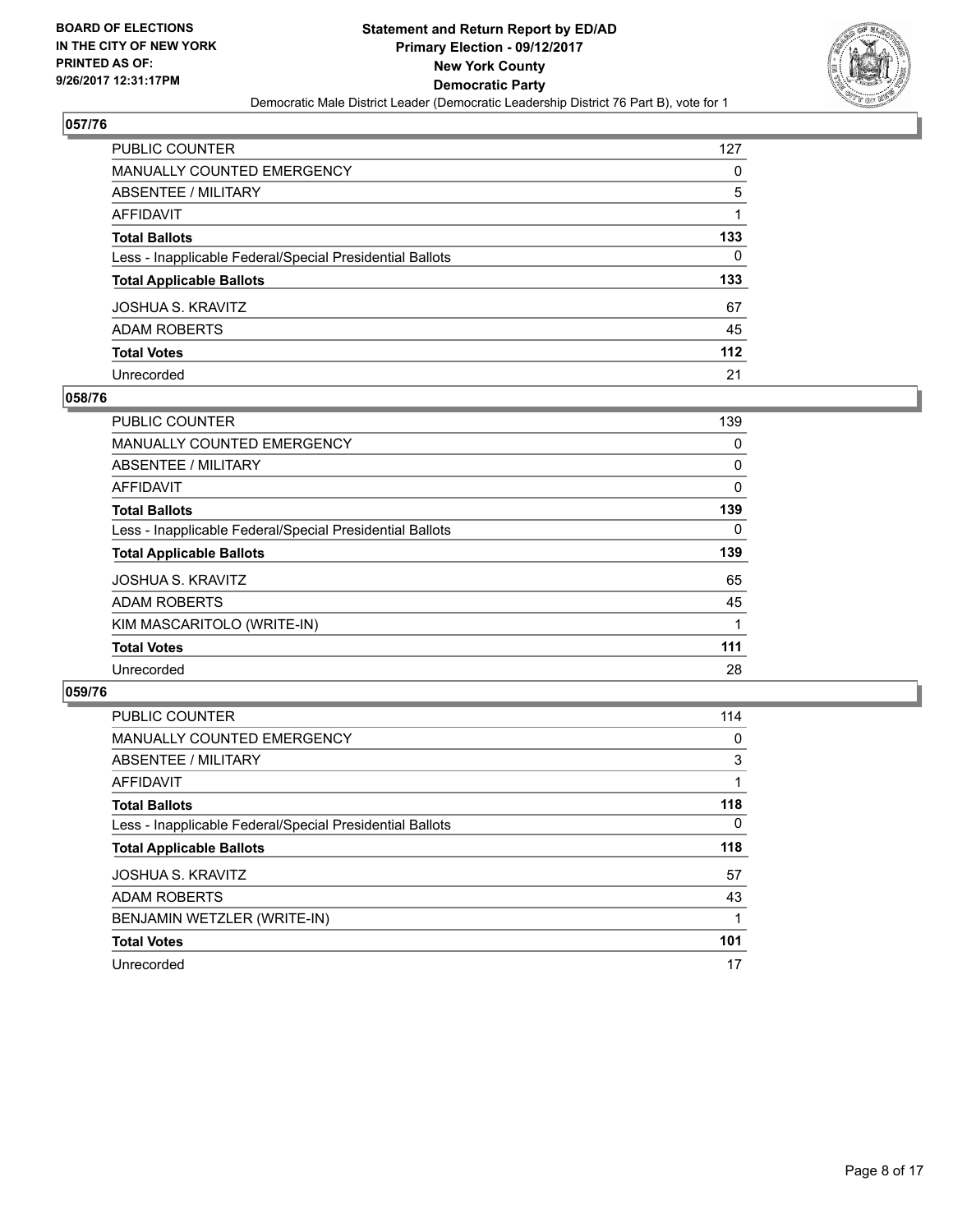

| <b>PUBLIC COUNTER</b>                                    | 106 |
|----------------------------------------------------------|-----|
| <b>MANUALLY COUNTED EMERGENCY</b>                        | 0   |
| ABSENTEE / MILITARY                                      | 0   |
| <b>AFFIDAVIT</b>                                         |     |
| <b>Total Ballots</b>                                     | 107 |
| Less - Inapplicable Federal/Special Presidential Ballots | 0   |
| <b>Total Applicable Ballots</b>                          | 107 |
| JOSHUA S. KRAVITZ                                        | 50  |
| <b>ADAM ROBERTS</b>                                      | 39  |
| <b>Total Votes</b>                                       | 89  |
| Unrecorded                                               | 18  |

## **061/76**

| PUBLIC COUNTER                                           | 74 |
|----------------------------------------------------------|----|
| MANUALLY COUNTED EMERGENCY                               | 0  |
| ABSENTEE / MILITARY                                      |    |
| AFFIDAVIT                                                | 0  |
| <b>Total Ballots</b>                                     | 75 |
| Less - Inapplicable Federal/Special Presidential Ballots | 0  |
| <b>Total Applicable Ballots</b>                          | 75 |
| <b>JOSHUA S. KRAVITZ</b>                                 | 35 |
| <b>ADAM ROBERTS</b>                                      | 28 |
| <b>Total Votes</b>                                       | 63 |
| Unrecorded                                               | 12 |
|                                                          |    |

| <b>PUBLIC COUNTER</b>                                    | 102 |
|----------------------------------------------------------|-----|
| <b>MANUALLY COUNTED EMERGENCY</b>                        | 0   |
| ABSENTEE / MILITARY                                      | 3   |
| AFFIDAVIT                                                |     |
| <b>Total Ballots</b>                                     | 106 |
| Less - Inapplicable Federal/Special Presidential Ballots | 0   |
| <b>Total Applicable Ballots</b>                          | 106 |
| <b>JOSHUA S. KRAVITZ</b>                                 | 51  |
| <b>ADAM ROBERTS</b>                                      | 39  |
| <b>Total Votes</b>                                       | 90  |
| Unrecorded                                               | 16  |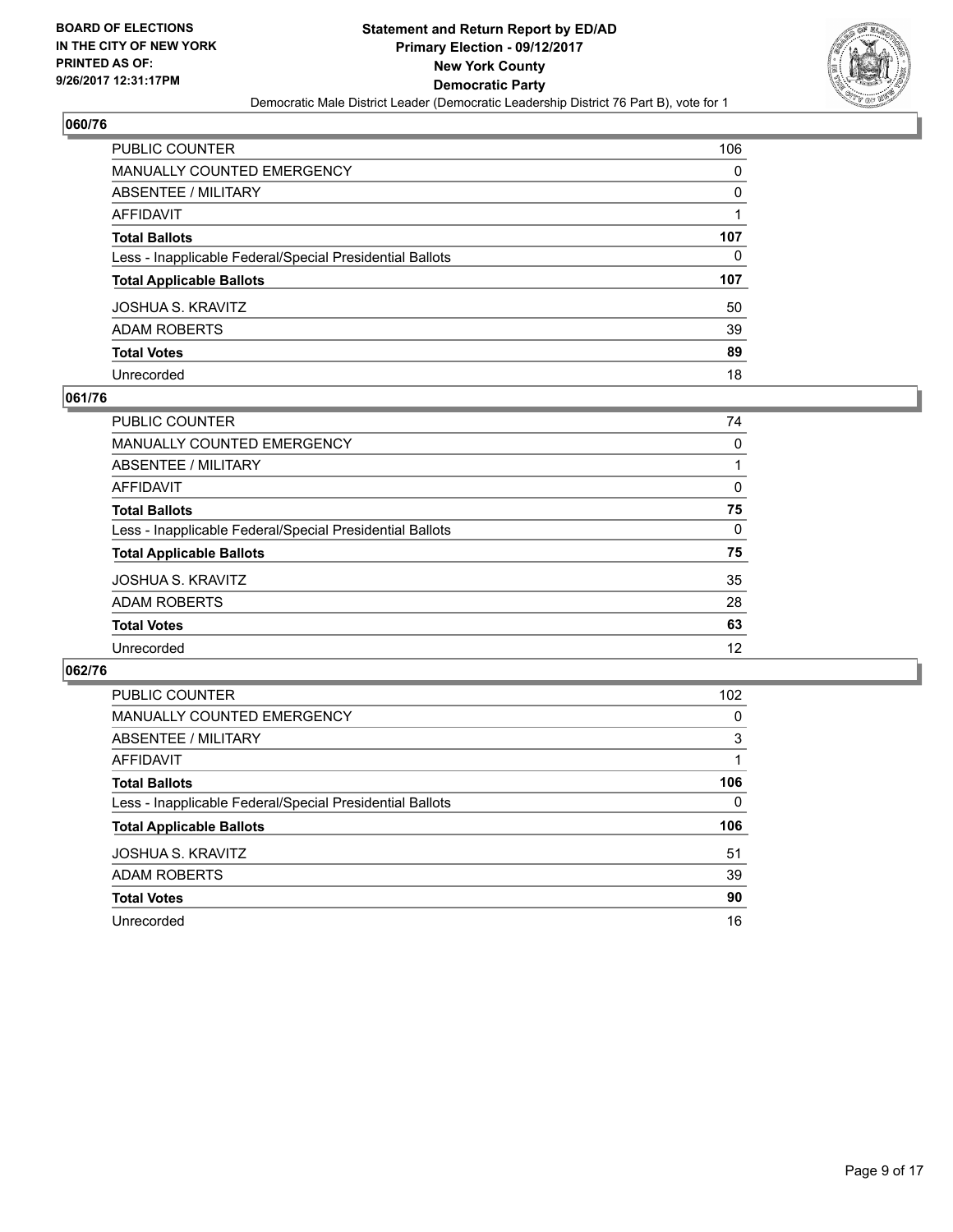

| PUBLIC COUNTER                                           | 62           |
|----------------------------------------------------------|--------------|
| <b>MANUALLY COUNTED EMERGENCY</b>                        | $\Omega$     |
| ABSENTEE / MILITARY                                      | 6            |
| <b>AFFIDAVIT</b>                                         | 0            |
| <b>Total Ballots</b>                                     | 68           |
| Less - Inapplicable Federal/Special Presidential Ballots | $\mathbf{0}$ |
| <b>Total Applicable Ballots</b>                          | 68           |
| JOSHUA S. KRAVITZ                                        | 28           |
| <b>ADAM ROBERTS</b>                                      | 27           |
| <b>Total Votes</b>                                       | 55           |
| Unrecorded                                               | 13           |

## **064/76**

| PUBLIC COUNTER                                           | 81 |
|----------------------------------------------------------|----|
| <b>MANUALLY COUNTED EMERGENCY</b>                        | 0  |
| ABSENTEE / MILITARY                                      | 4  |
| AFFIDAVIT                                                | 0  |
| <b>Total Ballots</b>                                     | 85 |
| Less - Inapplicable Federal/Special Presidential Ballots | 0  |
| <b>Total Applicable Ballots</b>                          | 85 |
| <b>JOSHUA S. KRAVITZ</b>                                 | 29 |
| <b>ADAM ROBERTS</b>                                      | 42 |
| <b>Total Votes</b>                                       | 71 |
| Unrecorded                                               | 14 |

| <b>PUBLIC COUNTER</b>                                    | 147 |
|----------------------------------------------------------|-----|
| <b>MANUALLY COUNTED EMERGENCY</b>                        | 0   |
| ABSENTEE / MILITARY                                      | 3   |
| AFFIDAVIT                                                | 0   |
| <b>Total Ballots</b>                                     | 150 |
| Less - Inapplicable Federal/Special Presidential Ballots | 0   |
| <b>Total Applicable Ballots</b>                          | 150 |
| <b>JOSHUA S. KRAVITZ</b>                                 | 63  |
| ADAM ROBERTS                                             | 56  |
| <b>Total Votes</b>                                       | 119 |
| Unrecorded                                               | 31  |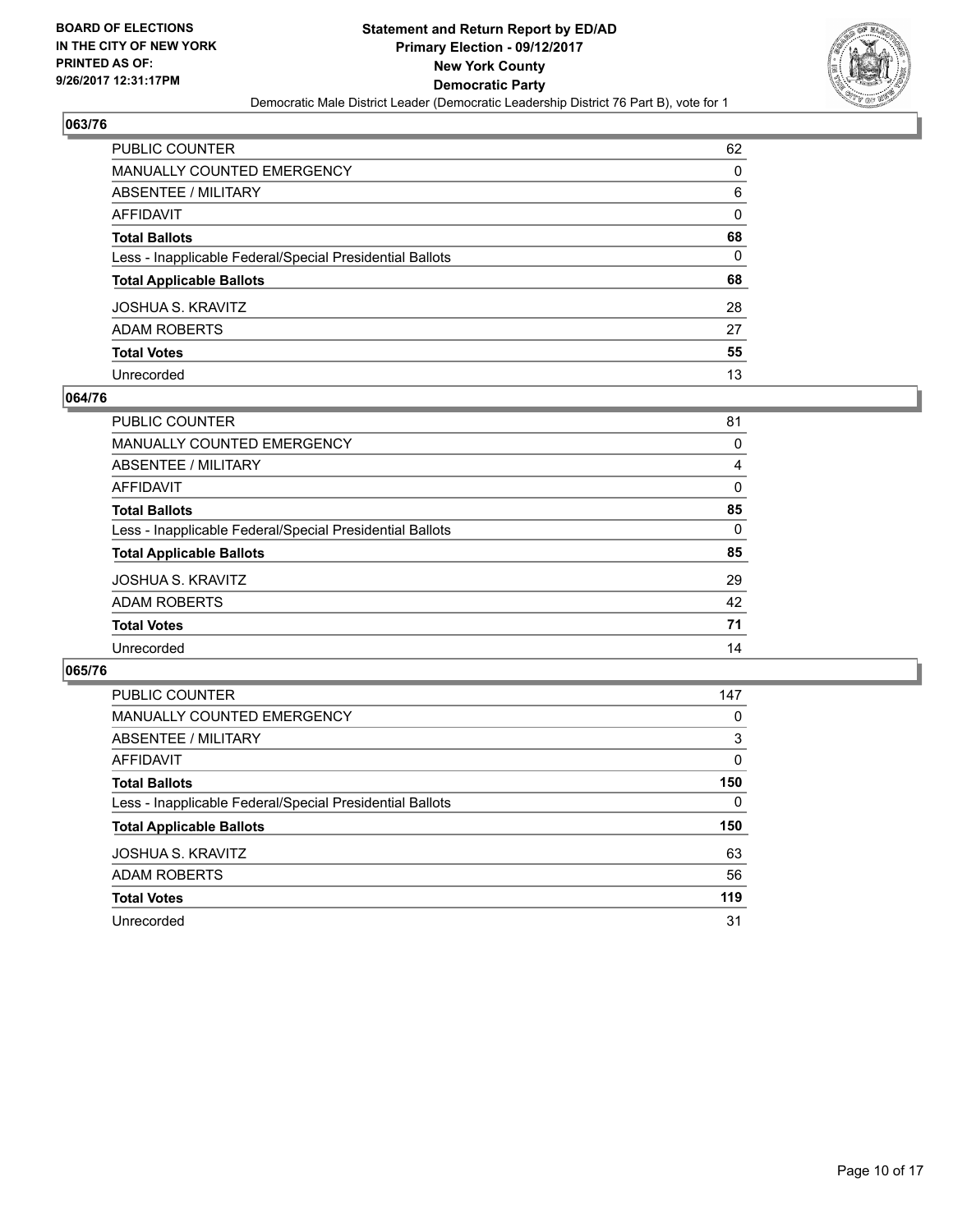

| PUBLIC COUNTER                                           | 54 |
|----------------------------------------------------------|----|
| MANUALLY COUNTED EMERGENCY                               | 0  |
| ABSENTEE / MILITARY                                      | 4  |
| AFFIDAVIT                                                | 2  |
| <b>Total Ballots</b>                                     | 60 |
| Less - Inapplicable Federal/Special Presidential Ballots | 0  |
| <b>Total Applicable Ballots</b>                          | 60 |
| JOSHUA S. KRAVITZ                                        | 14 |
| ADAM ROBERTS                                             | 27 |
| <b>Total Votes</b>                                       | 41 |
| Unrecorded                                               | 19 |

## **067/76**

| <b>PUBLIC COUNTER</b>                                    | 90 |
|----------------------------------------------------------|----|
| <b>MANUALLY COUNTED EMERGENCY</b>                        | 0  |
| ABSENTEE / MILITARY                                      | 4  |
| AFFIDAVIT                                                | 0  |
| <b>Total Ballots</b>                                     | 94 |
| Less - Inapplicable Federal/Special Presidential Ballots | 0  |
| <b>Total Applicable Ballots</b>                          | 94 |
| <b>JOSHUA S. KRAVITZ</b>                                 | 33 |
| <b>ADAM ROBERTS</b>                                      | 32 |
| <b>Total Votes</b>                                       | 65 |
| Unrecorded                                               | 29 |

| <b>PUBLIC COUNTER</b>                                    | 87 |
|----------------------------------------------------------|----|
| <b>MANUALLY COUNTED EMERGENCY</b>                        | 0  |
| ABSENTEE / MILITARY                                      | 5  |
| AFFIDAVIT                                                | 0  |
| <b>Total Ballots</b>                                     | 92 |
| Less - Inapplicable Federal/Special Presidential Ballots | 0  |
| <b>Total Applicable Ballots</b>                          | 92 |
| <b>JOSHUA S. KRAVITZ</b>                                 | 39 |
| <b>ADAM ROBERTS</b>                                      | 41 |
| <b>Total Votes</b>                                       | 80 |
| Unrecorded                                               | 12 |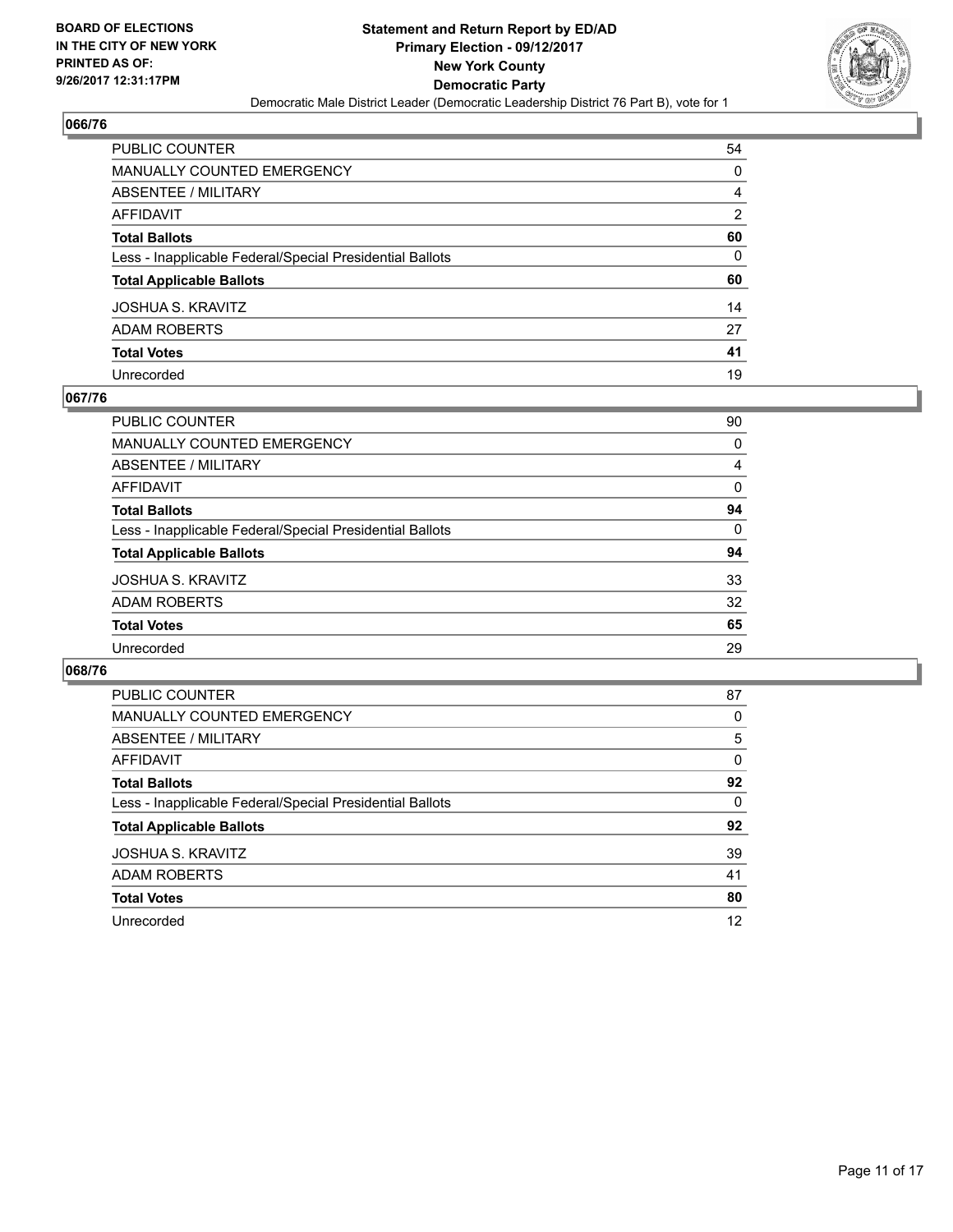

| <b>PUBLIC COUNTER</b>                                    | 121 |
|----------------------------------------------------------|-----|
| <b>MANUALLY COUNTED EMERGENCY</b>                        | 0   |
| ABSENTEE / MILITARY                                      |     |
| <b>AFFIDAVIT</b>                                         | 2   |
| <b>Total Ballots</b>                                     | 124 |
| Less - Inapplicable Federal/Special Presidential Ballots | 0   |
| <b>Total Applicable Ballots</b>                          | 124 |
| <b>JOSHUA S. KRAVITZ</b>                                 | 49  |
| <b>ADAM ROBERTS</b>                                      | 58  |
| <b>Total Votes</b>                                       | 107 |
| Unrecorded                                               | 17  |

## **070/76**

| PUBLIC COUNTER                                           | 100 |
|----------------------------------------------------------|-----|
| MANUALLY COUNTED EMERGENCY                               | 0   |
| ABSENTEE / MILITARY                                      | 0   |
| AFFIDAVIT                                                | 0   |
| <b>Total Ballots</b>                                     | 100 |
| Less - Inapplicable Federal/Special Presidential Ballots | 0   |
| <b>Total Applicable Ballots</b>                          | 100 |
| <b>JOSHUA S. KRAVITZ</b>                                 | 43  |
| <b>ADAM ROBERTS</b>                                      | 38  |
| <b>Total Votes</b>                                       | 81  |
| Unrecorded                                               | 19  |

| <b>PUBLIC COUNTER</b>                                    | 95  |
|----------------------------------------------------------|-----|
| <b>MANUALLY COUNTED EMERGENCY</b>                        | 0   |
| ABSENTEE / MILITARY                                      | 6   |
| <b>AFFIDAVIT</b>                                         |     |
| <b>Total Ballots</b>                                     | 102 |
| Less - Inapplicable Federal/Special Presidential Ballots | 0   |
| <b>Total Applicable Ballots</b>                          | 102 |
| <b>JOSHUA S. KRAVITZ</b>                                 | 32  |
| <b>ADAM ROBERTS</b>                                      | 37  |
| UNATTRIBUTABLE WRITE-IN (WRITE-IN)                       |     |
| <b>Total Votes</b>                                       | 70  |
| Unrecorded                                               | 32  |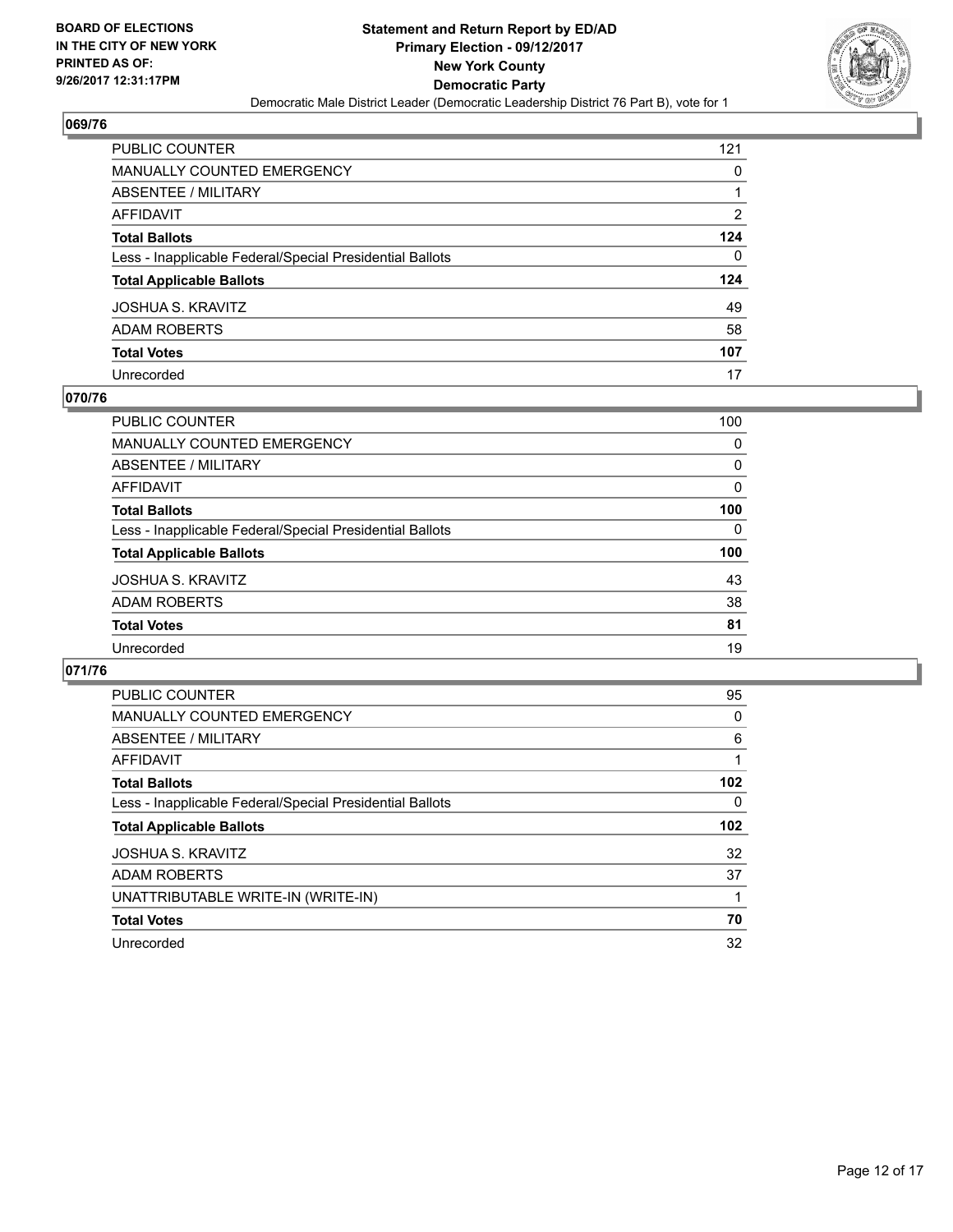

| PUBLIC COUNTER                                           | 140          |
|----------------------------------------------------------|--------------|
| <b>MANUALLY COUNTED EMERGENCY</b>                        | 0            |
| <b>ABSENTEE / MILITARY</b>                               | 5            |
| AFFIDAVIT                                                | 0            |
| <b>Total Ballots</b>                                     | 145          |
| Less - Inapplicable Federal/Special Presidential Ballots | $\mathbf{0}$ |
| <b>Total Applicable Ballots</b>                          | 145          |
| JOSHUA S. KRAVITZ                                        | 56           |
| ADAM ROBERTS                                             | 58           |
| <b>Total Votes</b>                                       | 114          |
| Unrecorded                                               | 31           |

## **073/76**

| <b>PUBLIC COUNTER</b>                                    | 69 |
|----------------------------------------------------------|----|
| <b>MANUALLY COUNTED EMERGENCY</b>                        | 0  |
| ABSENTEE / MILITARY                                      | 3  |
| AFFIDAVIT                                                | 2  |
| <b>Total Ballots</b>                                     | 74 |
| Less - Inapplicable Federal/Special Presidential Ballots | 0  |
| <b>Total Applicable Ballots</b>                          | 74 |
| <b>JOSHUA S. KRAVITZ</b>                                 | 31 |
| <b>ADAM ROBERTS</b>                                      | 33 |
| TERRANCE ARANNET (WRITE-IN)                              |    |
| <b>Total Votes</b>                                       | 65 |
| Unrecorded                                               | 9  |

| <b>PUBLIC COUNTER</b>                                    | 83 |
|----------------------------------------------------------|----|
| MANUALLY COUNTED EMERGENCY                               | 0  |
| ABSENTEE / MILITARY                                      |    |
| AFFIDAVIT                                                |    |
| <b>Total Ballots</b>                                     | 85 |
| Less - Inapplicable Federal/Special Presidential Ballots | 0  |
| <b>Total Applicable Ballots</b>                          | 85 |
| <b>JOSHUA S. KRAVITZ</b>                                 | 37 |
| <b>ADAM ROBERTS</b>                                      | 31 |
| <b>Total Votes</b>                                       | 68 |
| Unrecorded                                               | 17 |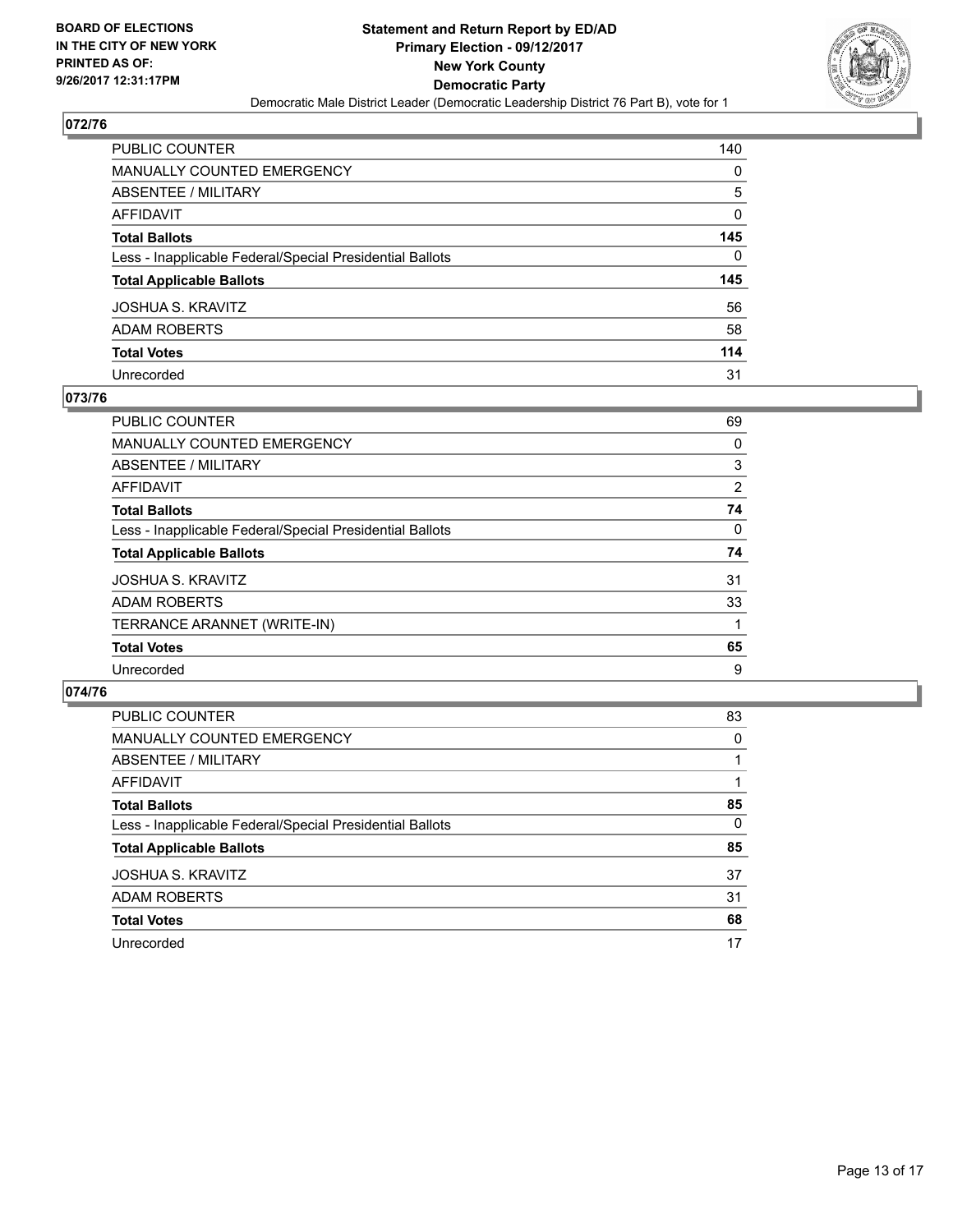

| <b>PUBLIC COUNTER</b>                                    | 146          |
|----------------------------------------------------------|--------------|
| <b>MANUALLY COUNTED EMERGENCY</b>                        | 0            |
| ABSENTEE / MILITARY                                      | 3            |
| <b>AFFIDAVIT</b>                                         | 3            |
| <b>Total Ballots</b>                                     | 152          |
| Less - Inapplicable Federal/Special Presidential Ballots | $\mathbf{0}$ |
| <b>Total Applicable Ballots</b>                          | 152          |
| JOSHUA S. KRAVITZ                                        | 67           |
| <b>ADAM ROBERTS</b>                                      | 56           |
| <b>Total Votes</b>                                       | 123          |
| Unrecorded                                               | 29           |

## **076/76**

| PUBLIC COUNTER                                           | 95               |
|----------------------------------------------------------|------------------|
| MANUALLY COUNTED EMERGENCY                               | 0                |
| ABSENTEE / MILITARY                                      | 4                |
| AFFIDAVIT                                                | 3                |
| <b>Total Ballots</b>                                     | 102              |
| Less - Inapplicable Federal/Special Presidential Ballots | $\Omega$         |
| <b>Total Applicable Ballots</b>                          | 102 <sub>2</sub> |
| <b>JOSHUA S. KRAVITZ</b>                                 | 34               |
| <b>ADAM ROBERTS</b>                                      | 43               |
| <b>Total Votes</b>                                       | 77               |
| Unrecorded                                               | 25               |
|                                                          |                  |

| <b>PUBLIC COUNTER</b>                                    | 132            |
|----------------------------------------------------------|----------------|
| MANUALLY COUNTED EMERGENCY                               | 0              |
| ABSENTEE / MILITARY                                      | $\overline{2}$ |
| AFFIDAVIT                                                | 0              |
| <b>Total Ballots</b>                                     | 134            |
| Less - Inapplicable Federal/Special Presidential Ballots | 0              |
| <b>Total Applicable Ballots</b>                          | 134            |
| <b>JOSHUA S. KRAVITZ</b>                                 | 63             |
| <b>ADAM ROBERTS</b>                                      | 53             |
| JEFF GOLD (WRITE-IN)                                     |                |
| <b>Total Votes</b>                                       | 117            |
| Unrecorded                                               | 17             |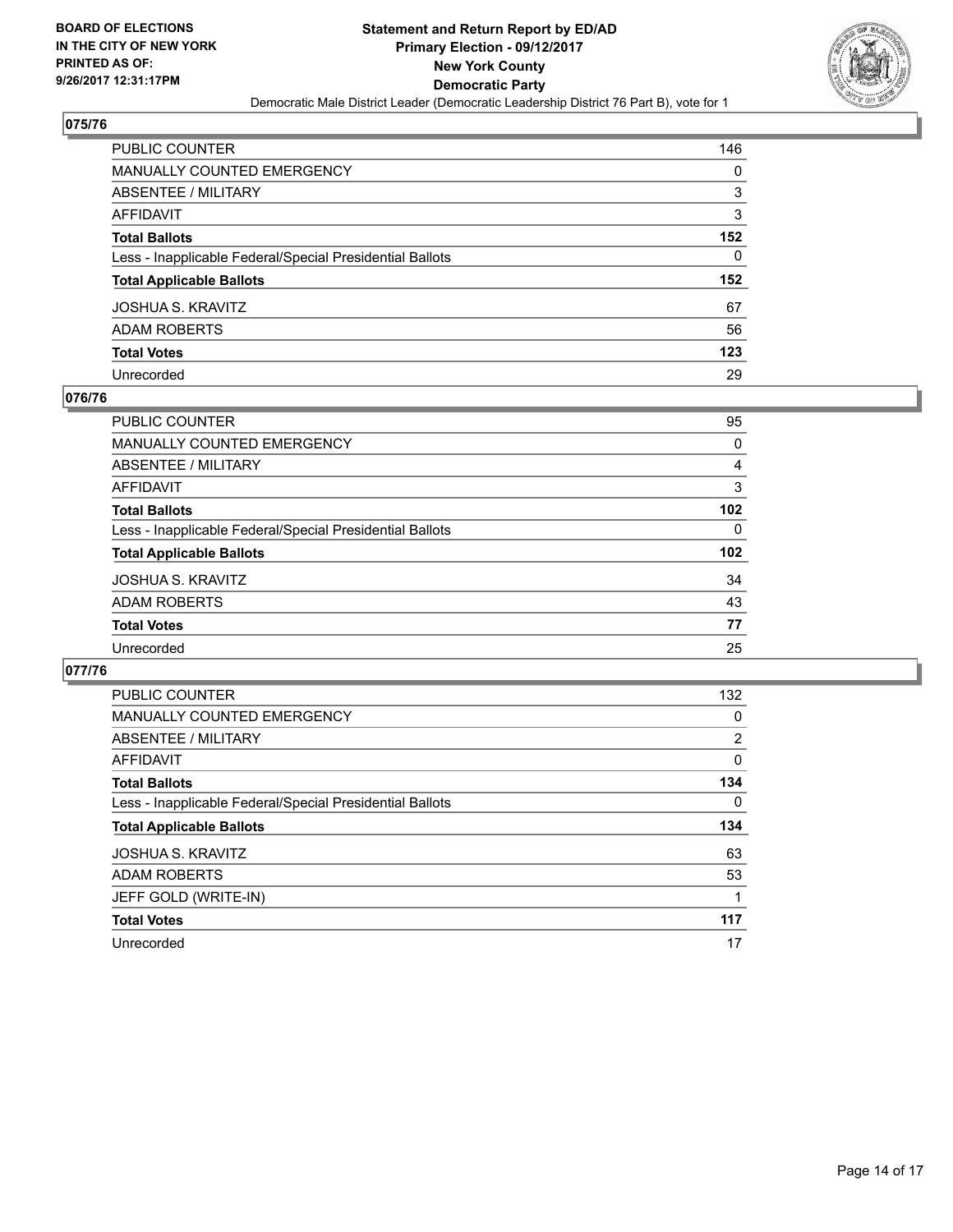

| PUBLIC COUNTER                                           | 105 |
|----------------------------------------------------------|-----|
| MANUALLY COUNTED EMERGENCY                               | 0   |
| <b>ABSENTEE / MILITARY</b>                               | 10  |
| <b>AFFIDAVIT</b>                                         |     |
| <b>Total Ballots</b>                                     | 116 |
| Less - Inapplicable Federal/Special Presidential Ballots | 0   |
| <b>Total Applicable Ballots</b>                          | 116 |
| <b>JOSHUA S. KRAVITZ</b>                                 | 34  |
| <b>ADAM ROBERTS</b>                                      | 50  |
| <b>Total Votes</b>                                       | 84  |
| Unrecorded                                               | 32  |

## **079/76**

| PUBLIC COUNTER                                           | 103      |
|----------------------------------------------------------|----------|
| <b>MANUALLY COUNTED EMERGENCY</b>                        | 0        |
| ABSENTEE / MILITARY                                      | 3        |
| AFFIDAVIT                                                | $\Omega$ |
| <b>Total Ballots</b>                                     | 106      |
| Less - Inapplicable Federal/Special Presidential Ballots | 0        |
| <b>Total Applicable Ballots</b>                          | 106      |
| <b>JOSHUA S. KRAVITZ</b>                                 | 36       |
| <b>ADAM ROBERTS</b>                                      | 46       |
| <b>Total Votes</b>                                       | 82       |
| Unrecorded                                               | 24       |

| <b>PUBLIC COUNTER</b>                                    | 121            |
|----------------------------------------------------------|----------------|
| <b>MANUALLY COUNTED EMERGENCY</b>                        | 0              |
| ABSENTEE / MILITARY                                      | 0              |
| AFFIDAVIT                                                | $\overline{2}$ |
| <b>Total Ballots</b>                                     | 123            |
| Less - Inapplicable Federal/Special Presidential Ballots | 0              |
| <b>Total Applicable Ballots</b>                          | 123            |
| <b>JOSHUA S. KRAVITZ</b>                                 | 44             |
| <b>ADAM ROBERTS</b>                                      | 49             |
| <b>Total Votes</b>                                       | 93             |
| Unrecorded                                               | 30             |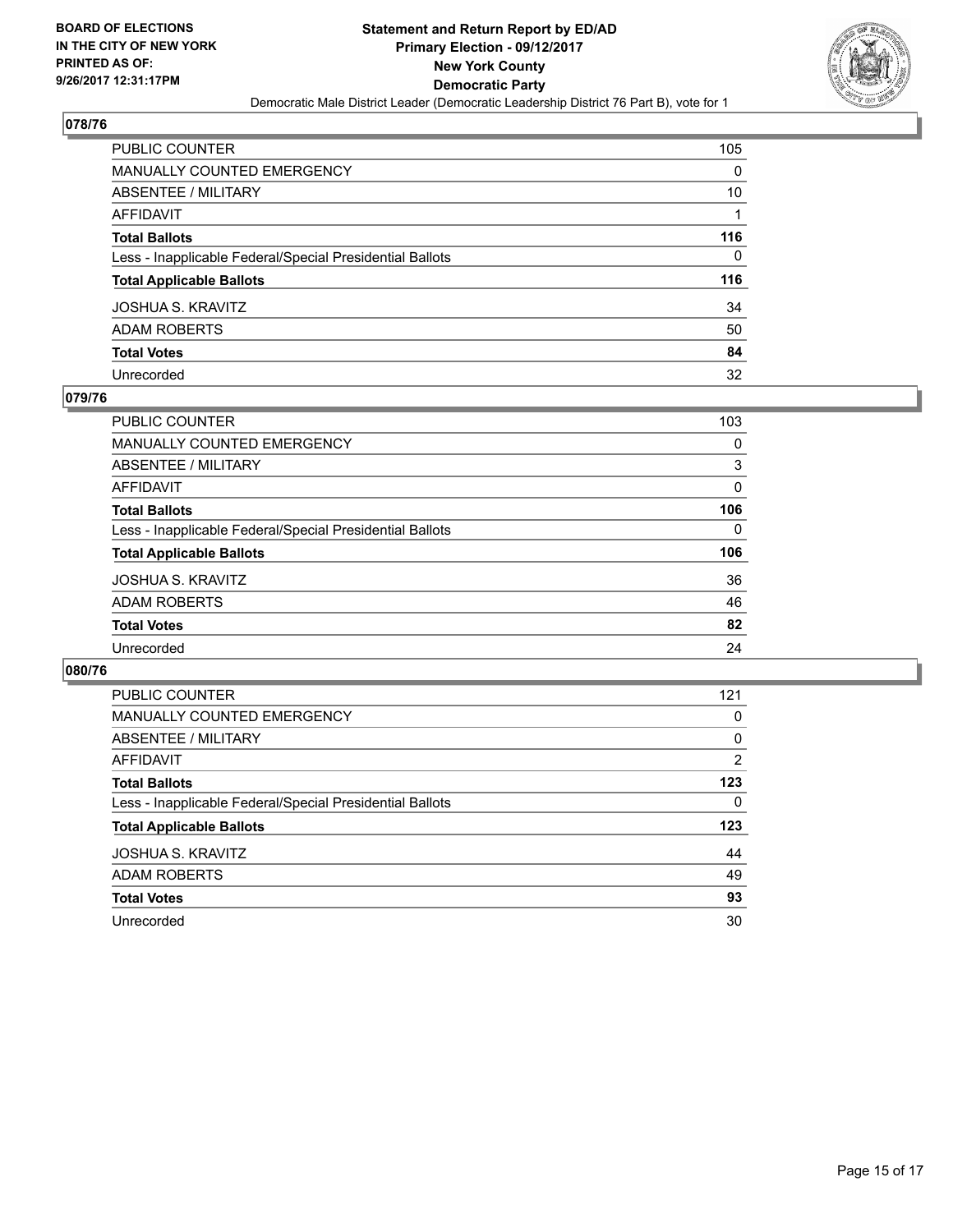

| <b>PUBLIC COUNTER</b>                                    | 73 |
|----------------------------------------------------------|----|
| MANUALLY COUNTED EMERGENCY                               | 0  |
| ABSENTEE / MILITARY                                      |    |
| AFFIDAVIT                                                |    |
| <b>Total Ballots</b>                                     | 75 |
| Less - Inapplicable Federal/Special Presidential Ballots | 0  |
| <b>Total Applicable Ballots</b>                          | 75 |
| <b>JOSHUA S. KRAVITZ</b>                                 | 29 |
| <b>ADAM ROBERTS</b>                                      | 29 |
| <b>Total Votes</b>                                       | 58 |
| Unrecorded                                               | 17 |

## **090/76 COMBINED into: 103/76**

## **099/76**

| PUBLIC COUNTER                                           | 81       |
|----------------------------------------------------------|----------|
| <b>MANUALLY COUNTED EMERGENCY</b>                        | 0        |
| ABSENTEE / MILITARY                                      |          |
| AFFIDAVIT                                                |          |
| <b>Total Ballots</b>                                     | 83       |
| Less - Inapplicable Federal/Special Presidential Ballots | $\Omega$ |
| <b>Total Applicable Ballots</b>                          | 83       |
| <b>JOSHUA S. KRAVITZ</b>                                 | 40       |
| <b>ADAM ROBERTS</b>                                      | 32       |
| <b>Total Votes</b>                                       | 72       |
| Unrecorded                                               | 11       |

| <b>PUBLIC COUNTER</b>                                    | 64 |
|----------------------------------------------------------|----|
| MANUALLY COUNTED EMERGENCY                               | 0  |
| ABSENTEE / MILITARY                                      | 0  |
| <b>AFFIDAVIT</b>                                         | 0  |
| <b>Total Ballots</b>                                     | 64 |
| Less - Inapplicable Federal/Special Presidential Ballots | 0  |
| <b>Total Applicable Ballots</b>                          | 64 |
| <b>JOSHUA S. KRAVITZ</b>                                 | 26 |
| <b>ADAM ROBERTS</b>                                      | 27 |
| <b>Total Votes</b>                                       | 53 |
| Unrecorded                                               | 11 |